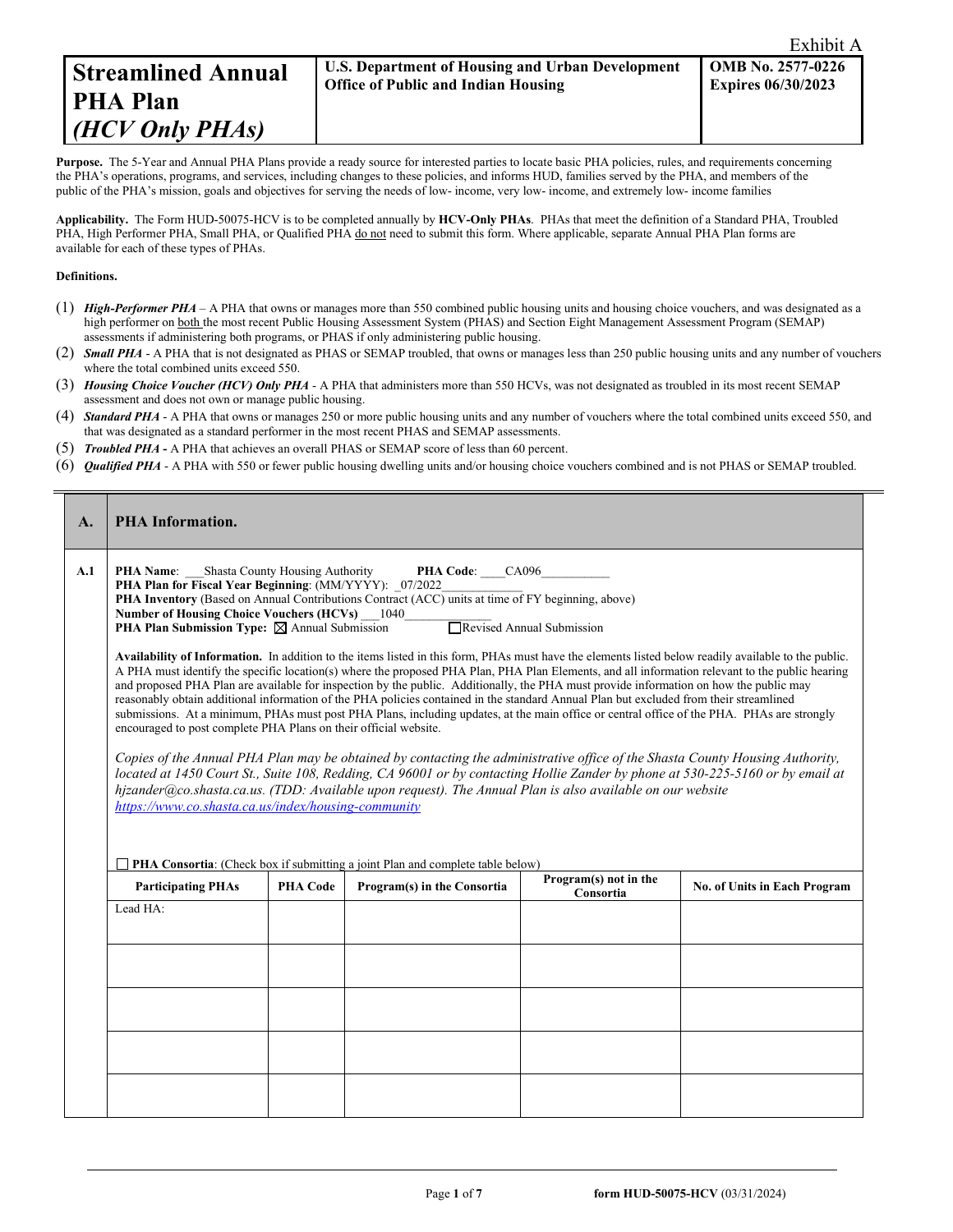| <b>B.</b>  | <b>Plan Elements.</b>                                                                                                                                                                                                                                                                                                                                                              |  |                                                                                                                                                                                                                                                                                                                                                                                                                                                                                                                                                                                                                                                                                                                                                                                                                                                                                                                                                                                                                                                                                                                                                                                                                                                                                                                                                                                                                                                                                                                                                                                                                                                                                                                                                                                                                                                                                                                                                                                                                                                                                                                                                                                                                                                                                                                                                                                                                                                                                                                                                                                                                                                                                                                                                                                                                                                                                                                                                                                                                                                                                                                                                                                                                                                                                                                                                                                                                                                                                                                   |  |  |  |  |  |
|------------|------------------------------------------------------------------------------------------------------------------------------------------------------------------------------------------------------------------------------------------------------------------------------------------------------------------------------------------------------------------------------------|--|-------------------------------------------------------------------------------------------------------------------------------------------------------------------------------------------------------------------------------------------------------------------------------------------------------------------------------------------------------------------------------------------------------------------------------------------------------------------------------------------------------------------------------------------------------------------------------------------------------------------------------------------------------------------------------------------------------------------------------------------------------------------------------------------------------------------------------------------------------------------------------------------------------------------------------------------------------------------------------------------------------------------------------------------------------------------------------------------------------------------------------------------------------------------------------------------------------------------------------------------------------------------------------------------------------------------------------------------------------------------------------------------------------------------------------------------------------------------------------------------------------------------------------------------------------------------------------------------------------------------------------------------------------------------------------------------------------------------------------------------------------------------------------------------------------------------------------------------------------------------------------------------------------------------------------------------------------------------------------------------------------------------------------------------------------------------------------------------------------------------------------------------------------------------------------------------------------------------------------------------------------------------------------------------------------------------------------------------------------------------------------------------------------------------------------------------------------------------------------------------------------------------------------------------------------------------------------------------------------------------------------------------------------------------------------------------------------------------------------------------------------------------------------------------------------------------------------------------------------------------------------------------------------------------------------------------------------------------------------------------------------------------------------------------------------------------------------------------------------------------------------------------------------------------------------------------------------------------------------------------------------------------------------------------------------------------------------------------------------------------------------------------------------------------------------------------------------------------------------------------------------------------|--|--|--|--|--|
| <b>B.1</b> | <b>Revision of Existing PHA Plan Elements.</b>                                                                                                                                                                                                                                                                                                                                     |  |                                                                                                                                                                                                                                                                                                                                                                                                                                                                                                                                                                                                                                                                                                                                                                                                                                                                                                                                                                                                                                                                                                                                                                                                                                                                                                                                                                                                                                                                                                                                                                                                                                                                                                                                                                                                                                                                                                                                                                                                                                                                                                                                                                                                                                                                                                                                                                                                                                                                                                                                                                                                                                                                                                                                                                                                                                                                                                                                                                                                                                                                                                                                                                                                                                                                                                                                                                                                                                                                                                                   |  |  |  |  |  |
|            | a) Have the following PHA Plan elements been revised by the PHA since its last Annual Plan submission?                                                                                                                                                                                                                                                                             |  |                                                                                                                                                                                                                                                                                                                                                                                                                                                                                                                                                                                                                                                                                                                                                                                                                                                                                                                                                                                                                                                                                                                                                                                                                                                                                                                                                                                                                                                                                                                                                                                                                                                                                                                                                                                                                                                                                                                                                                                                                                                                                                                                                                                                                                                                                                                                                                                                                                                                                                                                                                                                                                                                                                                                                                                                                                                                                                                                                                                                                                                                                                                                                                                                                                                                                                                                                                                                                                                                                                                   |  |  |  |  |  |
|            | Y<br>N<br>⊠<br>$\boxtimes$<br>$\Box$<br>$\boxtimes$ Financial Resources.<br>$\boxtimes$ Rent Determination.<br>$\boxtimes$ Operation and Management.<br>$\boxtimes$ Informal Review and Hearing Procedures.<br>$\boxtimes$ Homeownership Programs.<br>$\boxtimes$ Substantial Deviation.<br>$\boxtimes$ Significant Amendment/Modification.<br>$\Box$<br>sources.<br>$(40$ points) |  | Statement of Housing Needs and Strategy for Addressing Housing Needs.<br>Deconcentration and Other Policies that Govern Eligibility, Selection, and Admissions.<br>$\boxtimes$ Self Sufficiency Programs and Treatment of Income Changes Resulting from Welfare Program Requirements.<br>(b) If the PHA answered yes for any element, describe the revisions for each element(s):<br><b>Statement of Housing Needs and Strategy for Addressing Housing Needs:</b><br>Updated the landlord incentive program using administrative reserves, to continue recruiting landlords and increase the<br>affordable housing stock for HCV households.<br>Partnering with local Continuum of Care to help house homeless individuals/families, utilizing coordinated entry system for<br>Emergency Housing Vouchers, Mainstream Vouchers, and housing deficient referral.<br>Deconcentration and Other Policies that Govern Eligibility, Selection, and Admissions:<br>Updated our preferences for selection off the waitlist to the following:<br>Local Preferences [24 CFR 982.207; HCV p. 4-16]<br>PHAs are permitted to establish local preferences, and to give priority to serving families that meet those criteria. HUD<br>specifically authorizes and places restrictions on certain types of local preferences. HUD also permits the PHA to establish<br>other local preferences, at its discretion. Any local preferences established must be consistent with the PHA plan and the<br>consolidated plan and must be based on local housing needs and priorities that can be documented by generally accepted data<br>The PHA will use the following local preferences:<br>1. Due to funding constraints, it may become necessary to terminate participant families from the Shasta County HCV<br>program. In this event, the families terminated from the program by Shasta County Housing Authority will have their name<br>added to the HCV wait list, with priority, according to their original wait list application date. (50 points)<br>2. Families who have been involuntarily displaced (within no more than six months from the date of preference verification)<br>by governmental action, or whose dwelling has been extensively damaged or destroyed as a result of a disaster occurring<br>within Shasta County Housing Authority jurisdiction, as declared by the Governor of the State of California or due to<br>extensive damage as a result of a federally-declared disaster (as listed with the Federal Emergency Management Agency<br>(FEMA)), pursuant to Federal disaster relief laws. (50 points)<br>3. Families in which any member is a victim of domestic violence, dating violence, sexual assault, or stalking. (50 points)<br>4. Families whose head of household, spouse, or co-head of household is elderly and/or disabled or families with dependents.<br>5. Families that are referred from an eligible organization as being housing deficient. Housing deficient families are families<br>who meet the HUD homeless definition. (10 points)<br>6. Families who reside in the PHA's jurisdiction or whose head of household, spouse, or co-head of household are employed<br>within the PHA's jurisdiction. (5 points)<br>Selection from the waitlist will be changed to the following:<br>The PHA system of preferences may select families based on local preferences according to the date and time of application<br>Subsidy Standards will be changed to the following: |  |  |  |  |  |
|            | $\circ$<br>$\circ$<br>$\circ$                                                                                                                                                                                                                                                                                                                                                      |  | The PHA will assign one bedroom for each two persons within the household, except in the following circumstances:<br>Persons of the opposite sex (other than spouses, and children under age 5) will be allocated separate bedrooms.<br>Live-in aides will be allocated a separate bedroom.<br>Single person families will be allocated one bedroom.                                                                                                                                                                                                                                                                                                                                                                                                                                                                                                                                                                                                                                                                                                                                                                                                                                                                                                                                                                                                                                                                                                                                                                                                                                                                                                                                                                                                                                                                                                                                                                                                                                                                                                                                                                                                                                                                                                                                                                                                                                                                                                                                                                                                                                                                                                                                                                                                                                                                                                                                                                                                                                                                                                                                                                                                                                                                                                                                                                                                                                                                                                                                                              |  |  |  |  |  |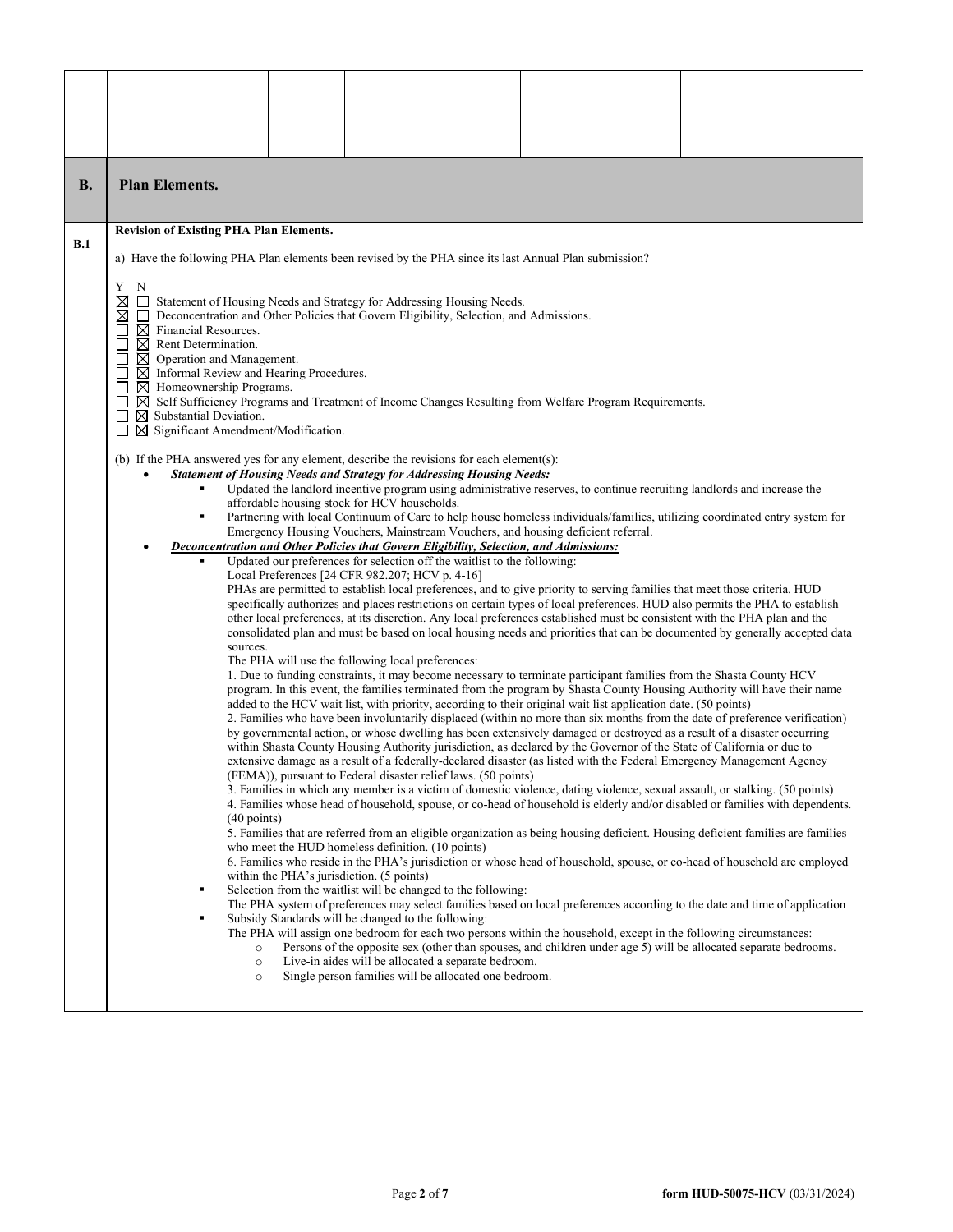| B.2 | New Activities. -                                                                                                                                                                                                                                                                                                                                                                                                                                                                                                                                                                                     |
|-----|-------------------------------------------------------------------------------------------------------------------------------------------------------------------------------------------------------------------------------------------------------------------------------------------------------------------------------------------------------------------------------------------------------------------------------------------------------------------------------------------------------------------------------------------------------------------------------------------------------|
|     | During 2019, the Shasta County Housing Authority (SCHA) published a Request for Proposals (RFP) to award up to 181 Project Based Vouchers<br>(PBV) units within the SCHA jurisdiction. Three projects were conditionally awarded PBVs: Shasta Lake Veteran's Village (27 VASH-PBV, 3)<br>PBV) and Shasta Lake Project (50 PBV), both in Shasta Lake City. Also, Burney Commons (30 PBV) in Burney, CA. Veteran's Village plan to<br>submit and SLR package to start construction. Shasta Lake Project and Burney Commons are competing for Tax Credits, to then be able to submit<br>and SLR package. |
|     | SCHA Plans to continue to use PBV promote the development and preservation of affordable housing.                                                                                                                                                                                                                                                                                                                                                                                                                                                                                                     |
|     | Update:<br>Executing our first AHAP with Burney Commons project for 29 units.<br>Released RFP for 120 new construction and rehab PBV projects for our jurisdiction.<br>Worked with a HUD TA to improve utilization in our jurisdiction. Developed a workplan based on observations and recommendations and worked<br>closely with the HUD TA team on improvements.                                                                                                                                                                                                                                    |
|     |                                                                                                                                                                                                                                                                                                                                                                                                                                                                                                                                                                                                       |
| B.3 | <b>Progress Report.</b><br>Goals and Objectives for FY 2020-2025 Progress:<br>Expand the supply of assisted housing by applying for additional rental vouchers, as they are made available and within the Housing<br>$\bullet$<br>Authority's capacity to apply.                                                                                                                                                                                                                                                                                                                                      |
|     | We have accepted EHV vouchers and applied and received FYI vouchers. We continue to look for additional programs to serve our<br>jurisdiction<br>Improve the quality of assisted housing by maintaining the Housing Authority's high-performing SEMAP score.<br>$\bullet$                                                                                                                                                                                                                                                                                                                             |
|     | We have been in a waiver for SEMAP scores since March 2020 but continue to work through the pandemic and fires to get back to working<br>on indicators, we have had impact on staff and trying to address all the indicators has caused a hardship.                                                                                                                                                                                                                                                                                                                                                   |
|     | Increase assisted housing choices by conducting outreach efforts to potential landlords.<br>$\bullet$<br>We have a Housing Navigator (Assistant Social Worker) that works with landlords and voucher holders to connect them and promote our<br>program to increase participation in HCV with current and new landlords.                                                                                                                                                                                                                                                                              |
|     | Promote self-sufficiency and asset development of assisted households by continuing to assist participants of the Family Self-Sufficiency<br>$\bullet$<br>(FSS) program as well as promoting participation in the FSS program to existing Housing Choice Voucher (HCV) clients.<br>FSS Social Worker has increased participation in FSS program and worked closely with all participants in meeting their goals through the<br>pandemic                                                                                                                                                               |
|     | Ensure equal opportunity and affirmatively further fair housing by undertaking affirmative measures to ensure access to assisted housing<br>$\bullet$<br>regardless of race, color, religion national origin, sex, familial status, and disability and to ensure accessible housing to persons with all<br>varieties of disabilities regardless of unit size required: As is necessary, assist persons with disabilities in locating housing suitable to their<br>needs.                                                                                                                              |
|     | Staff has attending Fair Housing training on an annual basis and worked with tenants to make sure they have access to programs                                                                                                                                                                                                                                                                                                                                                                                                                                                                        |
| B.4 | Capital Improvements. - Not Applicable                                                                                                                                                                                                                                                                                                                                                                                                                                                                                                                                                                |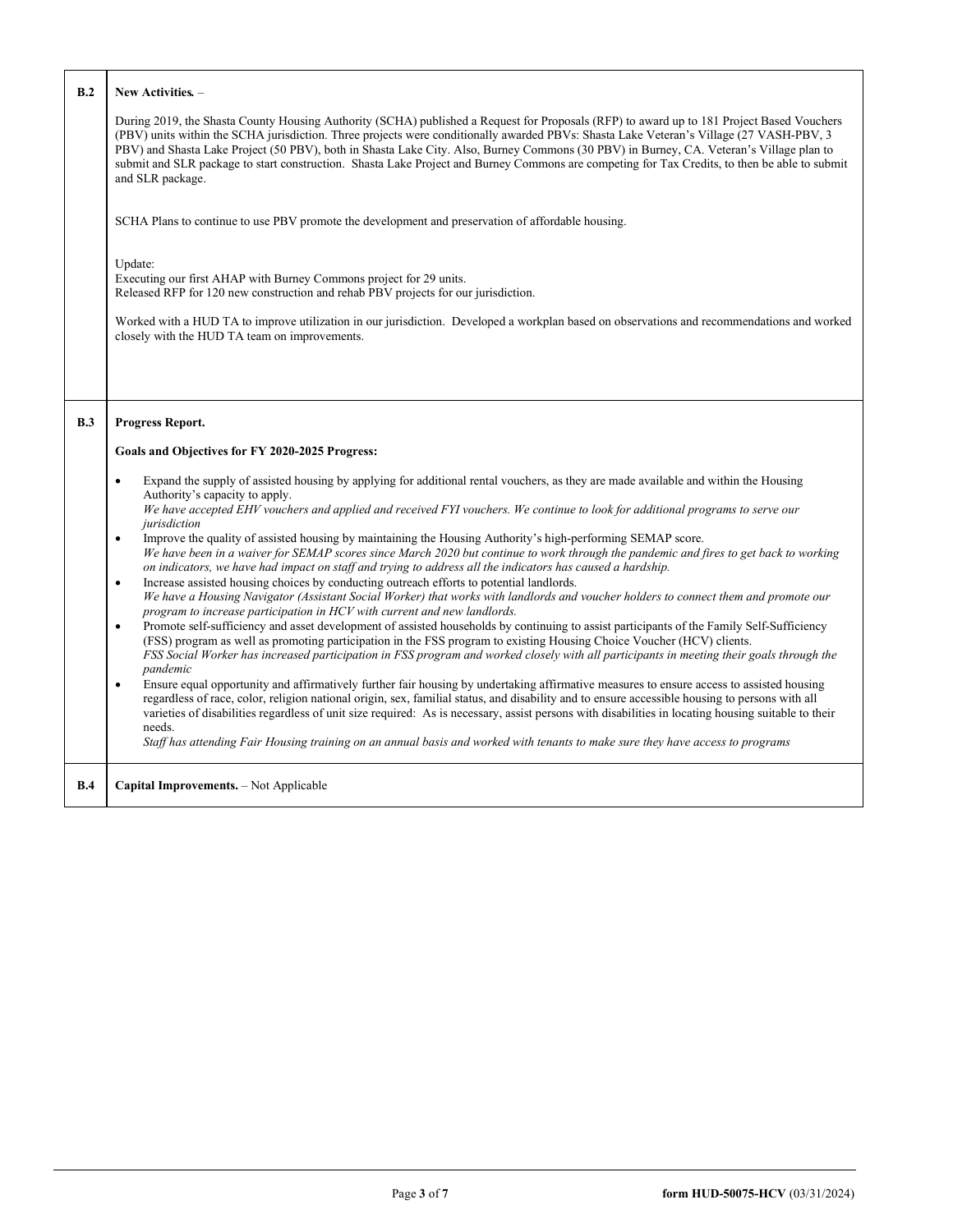| B.5 | <b>Most Recent Fiscal Year Audit.</b>                                                                                                                                                                                                                                                                                                                                                                                                                                                                                                                                                                                                                                                                                                                       |  |  |  |  |
|-----|-------------------------------------------------------------------------------------------------------------------------------------------------------------------------------------------------------------------------------------------------------------------------------------------------------------------------------------------------------------------------------------------------------------------------------------------------------------------------------------------------------------------------------------------------------------------------------------------------------------------------------------------------------------------------------------------------------------------------------------------------------------|--|--|--|--|
|     | (a) Were there any findings in the most recent FY Audit?                                                                                                                                                                                                                                                                                                                                                                                                                                                                                                                                                                                                                                                                                                    |  |  |  |  |
|     | Y<br>N N/A<br>$\boxtimes$ $\Box$ $\Box$                                                                                                                                                                                                                                                                                                                                                                                                                                                                                                                                                                                                                                                                                                                     |  |  |  |  |
|     | (b) If yes, please describe:<br>There were 3 areas of concerned, corrective action plan was submitted on December 3, 2021:<br>The SCHA pre-2004 AF reserve balance is not correctly reported.<br>1.<br>The SCHA must correct the pre-2004 and post-2003 account balances on the current General Ledger as per Table 1 and provide a<br>copy to the OAD and San Francisco Field Office.<br>In response to QAD-LFMR-2022-CA096, and in reference to Corrective Action 2022-la, a copy of the FDS GL for fiscal<br>year 06/30/2020 is attached. The special revenue fund reserve totals are properly distributed during FDS calculations<br>annually.                                                                                                          |  |  |  |  |
|     | The SCHA pre-2004 AF reserve balance is not correctly reported.<br>2.<br>The SCHA Executive Director must certify that the SCHA will properly report the pre-2004 and post-2003 balances on the next<br>FYE financial statements in FDS and provide a copy to the QAD and San Francisco Field Office. Prior period adjustments may be<br>required.<br>In response to QAD -LFMR-2022-CA096, and in reference to Corrective Action 2022-1b, I, Jaclyn Disney, certify that<br>Shasta County Housing Authority will properly report the pre-2004 and post-2003 balances on our next fiscal year financial<br>statements in FDS. The fiscal year that will include the corrected amounts for pre-2004 and post-2003 balances will be fiscal<br>year 06/30/2021. |  |  |  |  |
|     | 3.<br>The SCHA pre-2004 AF reserve balance is not correctly reported.<br>The SCHA must establish and implement procedures for recording and reporting correct balances for pre-2004 and post-2003<br>reserve balances and provide a copy to the QAD and San Francisco Field Office.<br>In response to QAD-LFMR-2022-CA096, and in reference to Corrective Action 2022-lc, Shasta County Housing Authority<br>will ensure that balances are removed from FDS line 11170-005 within REAC and placed in FDS line 11170-006 for fiscal<br>year 06/30/2021 reporting. SCHA further will review the FDS line items prior to submission to ensure that the correct FDS is<br>used for all subsequent reporting periods.                                            |  |  |  |  |
|     |                                                                                                                                                                                                                                                                                                                                                                                                                                                                                                                                                                                                                                                                                                                                                             |  |  |  |  |
| C.  | <b>Other Document and/or Certification Requirements.</b>                                                                                                                                                                                                                                                                                                                                                                                                                                                                                                                                                                                                                                                                                                    |  |  |  |  |
| C.1 | <b>Resident Advisory Board (RAB) Comments.</b><br>Did the RAB(s) have comments to the PHA Plan?<br>(a)<br>Y<br>N<br>$\Box$<br>П<br>If yes, comments must be submitted by the PHA as an attachment to the PHA Plan. PHAs must also include a narrative describing their<br>(b)<br>analysis of the RAB recommendations and the decisions made on these recommendations.                                                                                                                                                                                                                                                                                                                                                                                       |  |  |  |  |
| C.2 | <b>Certification by State or Local Officials.</b>                                                                                                                                                                                                                                                                                                                                                                                                                                                                                                                                                                                                                                                                                                           |  |  |  |  |
|     | Form HUD 50077-SL, Certification by State or Local Officials of PHA Plans Consistency with the Consolidated Plan, must be submitted by the<br>PHA as an electronic attachment to the PHA Plan.                                                                                                                                                                                                                                                                                                                                                                                                                                                                                                                                                              |  |  |  |  |
| C.3 | Civil Rights Certification/ Certification Listing Policies and Programs that the PHA has Revised since Submission of its Last Annual Plan.                                                                                                                                                                                                                                                                                                                                                                                                                                                                                                                                                                                                                  |  |  |  |  |
|     | Form HUD-50077-ST-HCV-HP, PHA Certifications of Compliance with PHA Plan, Civil Rights, and Related Laws and Regulations<br>Including PHA Plan Elements that Have Changed, must be submitted by the PHA as an electronic attachment to the PHA Plan.                                                                                                                                                                                                                                                                                                                                                                                                                                                                                                        |  |  |  |  |
| C.4 | Challenged Elements. If any element of the PHA Plan is challenged, a PHA must include such information as an attachment with a description of<br>any challenges to Plan elements, the source of the challenge, and the PHA's response to the public.<br>(a) Did the public challenge any elements of the Plan?<br>Y<br>N<br>Г<br>$\Box$<br>If yes, include Challenged Elements.                                                                                                                                                                                                                                                                                                                                                                             |  |  |  |  |
| D.  | <b>Affirmatively Furthering Fair Housing (AFFH).</b>                                                                                                                                                                                                                                                                                                                                                                                                                                                                                                                                                                                                                                                                                                        |  |  |  |  |
| D.1 | <b>Affirmatively Furthering Fair Housing (AFFH).</b>                                                                                                                                                                                                                                                                                                                                                                                                                                                                                                                                                                                                                                                                                                        |  |  |  |  |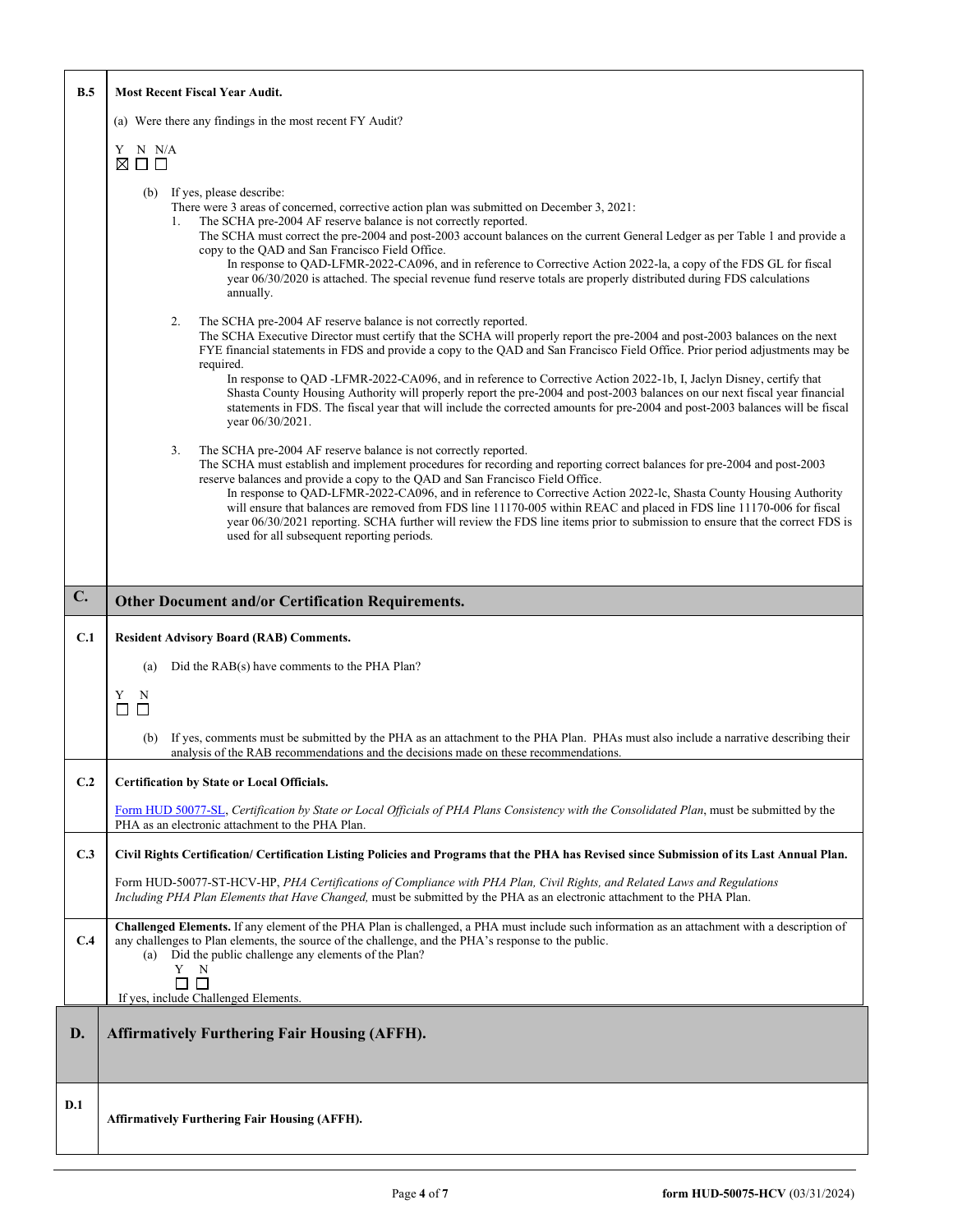| <b>Fair Housing Goal:</b> |                                                                  |
|---------------------------|------------------------------------------------------------------|
|                           | Describe fair housing strategies and actions to achieve the goal |
|                           |                                                                  |
|                           |                                                                  |
|                           |                                                                  |
|                           |                                                                  |
|                           |                                                                  |
|                           |                                                                  |
|                           |                                                                  |
|                           |                                                                  |
|                           |                                                                  |
| <b>Fair Housing Goal:</b> |                                                                  |
|                           | Describe fair housing strategies and actions to achieve the goal |
|                           |                                                                  |
|                           |                                                                  |
|                           |                                                                  |
|                           |                                                                  |
|                           |                                                                  |
|                           |                                                                  |
|                           |                                                                  |
|                           |                                                                  |
| <b>Fair Housing Goal:</b> |                                                                  |
|                           | Describe fair housing strategies and actions to achieve the goal |
|                           |                                                                  |
|                           |                                                                  |
|                           |                                                                  |
|                           |                                                                  |
|                           |                                                                  |
|                           |                                                                  |
|                           |                                                                  |

## **Instructions for Preparation of Form HUD-50075-HCV Annual PHA Plan for HCV-Only PHAs**

**A. PHA Information.** All PHAs must complete this section. (24 CFR §903.4)

**\_\_\_\_\_\_\_\_\_\_\_\_\_\_\_\_\_\_\_\_\_\_\_\_\_\_\_\_\_\_\_\_\_\_\_\_\_\_\_\_\_\_\_\_\_\_\_\_\_\_\_\_\_\_\_\_\_\_\_\_\_\_\_\_\_\_\_\_\_\_\_\_\_\_\_**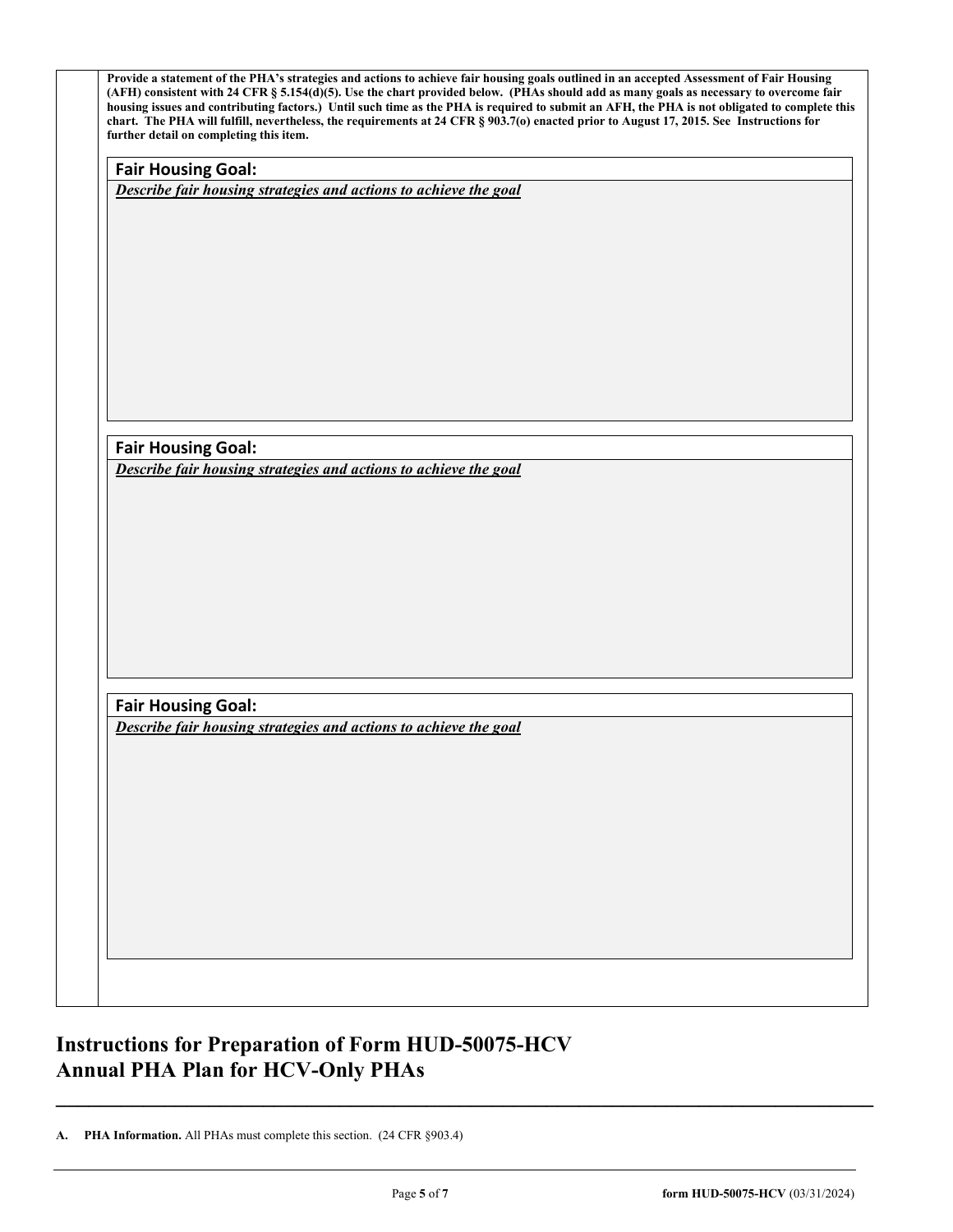**A.1** Include the full **PHA Name**, **PHA Code**, **PHA Type**, **PHA Fiscal Year Beginning** (MM/YYYY), **Number of Housing Choice Vouchers (HCVs), PHA Plan Submission Type**, and the **Availability of Information**, specific location(s) of all information relevant to the public hearing and proposed PHA Plan.

**PHA Consortia**: Check box if submitting a Joint PHA Plan and complete the table. [\(24 CFR §943.128\(a\)\)](http://ecfr.gpoaccess.gov/cgi/t/text/text-idx?c=ecfr&sid=cc31cf1c3a2b84ba4ead75d35d258f67&rgn=div5&view=text&node=24:4.0.3.1.10&idno=24#24:4.0.3.1.10.2.5.7)

**B.** Plan **Elements.** All PHAs must complete this section. [\(24 CFR §903.11\(c\)\(3\)\)](http://ecfr.gpoaccess.gov/cgi/t/text/text-idx?c=ecfr&sid=c84b8750d7c9fcd46c0c7546aeb860cf&rgn=div5&view=text&node=24:4.0.3.1.3&idno=24#24:4.0.3.1.3.2.5.8)

## **B.1 Revision of Existing PHA Plan Elements.** PHAs must:

Identify specifically which plan elements listed below that have been revised by the PHA. To specify which elements have been revised, mark the "yes" box. If an element has not been revised, mark "no."

 **Statement of Housing Needs and Strategy for Addressing Housing Needs.** Provide a statement addressing the housing needs of low-income, very low-income and extremely low-income families and a brief description of the PHA's strategy for addressing the housing needs of families who reside in the jurisdiction served by the PHA and other families who are on the Section 8 tenant-based assistance waiting lists. The statement must identify the housing needs of (i) families with incomes below 30 percent of area median income (extremely low-income); (ii) elderly families (iii) households with individuals with disabilities, and households of various races and ethnic groups residing in the jurisdiction or on the public housing and Section 8 tenantbased assistance waiting lists. The statement of housing needs shall be based on information provided by the applicable Consolidated Plan, information provided by HUD, and generally available data. The identification of housing needs must address issues of affordability, supply, quality, accessibility, size of units, and location. Once the PHA has submitted an Assessment of Fair Housing (AFH), which includes an assessment of disproportionate housing needs in accordance with 24 CFR 5.154(d)(2)(iv), information on households with individuals with disabilities and households of various races and ethnic groups residing in the jurisdiction or on the waiting lists no longer needs to be included in the Statement of Housing Needs and Strategy for Addressing Housing Needs. (24 CFR § 903.7(a)).

The identification of housing needs must address issues of affordability, supply, quality, accessibility, size of units, and location.  $(24 \text{ CFR } \text{S}903.7(a)(2)(i))$ Provide a description of the ways in which the PHA intends, to the maximum extent practicable, to address those housing needs in the upcoming year and the PHA's reasons for choosing its strategy.  $(24 \text{ CFR } \S 903.7(a)(2)(ii))$ 

 **Deconcentration and Other Policies that Govern Eligibility, Selection, and Admissions.** A statement of the PHA's policies that govern resident or tenant eligibility, selection and admission including admission preferences for HCV. (24 CFR §903.7(b))

 **Financial Resources.** A statement of financial resources, including a listing by general categories, of the PHA's anticipated resources, such as PHA HCV funding and other anticipated Federal resources available to the PHA, as well as tenant rents and other income available to support tenant-based assistance. The statement also should include the non-Federal sources of funds supporting each Federal program, and state the planned use for the resources. [\(24 CFR §903.7\(c\)\)](http://ecfr.gpoaccess.gov/cgi/t/text/text-idx?c=ecfr&sid=b44bf19bef93dd31287608d2c687e271&rgn=div5&view=text&node=24:4.0.3.1.3&idno=24) ion or on the waiting lists no longer needs to be included in the Statement of Housing<br>
2.7(a)).<br>
S.7(a)).<br>
S.7(a))<br>
S.7(a)) and the PHA intends, to the maximum extent practicable, to address those hosts<br>
in sin strategy.

■ **Rent Determination.** A statement of the policies of the PHA governing rental contributions of families receiving tenant-based assistance, discretionary minimum tenant rents, and payment standard policies. (24 CFR §903.7(d))

□ **Operation and Management.** A statement that includes a description of PHA management organization, and a listing of the programs administered by the PHA. [\(24 CFR §903.7\(e\)\)](http://ecfr.gpoaccess.gov/cgi/t/text/text-idx?c=ecfr&sid=b44bf19bef93dd31287608d2c687e271&rgn=div5&view=text&node=24:4.0.3.1.3&idno=24#24:4.0.3.1.3.2.5.5).

 **Informal Review and Hearing Procedures.** A description of the informal hearing and review procedures that the PHA makes available to its applicants. [\(24 CFR §903.7\(f\)\)](http://ecfr.gpoaccess.gov/cgi/t/text/text-idx?c=ecfr&sid=b44bf19bef93dd31287608d2c687e271&rgn=div5&view=text&node=24:4.0.3.1.3&idno=24#24:4.0.3.1.3.2.5.5)

 **Homeownership Programs**. A statement describing any homeownership programs (including project number and unit count) administered by the agency under section 8y of the 1937 Act, or for which the PHA has applied or will apply for approval. [\(24 CFR §903.7\(k\)\)](http://ecfr.gpoaccess.gov/cgi/t/text/text-idx?c=ecfr&sid=b44bf19bef93dd31287608d2c687e271&rgn=div5&view=text&node=24:4.0.3.1.3&idno=24#24:4.0.3.1.3.2.5.5)

 **Self Sufficiency Programs and Treatment of Income Changes Resulting from Welfare Program Requirements.** A description of any PHA programs relating to services and amenities coordinated, promoted, or provided by the PHA for assisted families, including those resulting from the PHA's partnership with other entities, for the enhancement of the economic and social self-sufficiency of assisted families, including programs provided or offered as a result of the PHA's partnerships with other entities, and activities subject to Section 3 of the Housing and Community Development Act of 1968 (24 CFR Part 135) and under requirements for the Family Self-Sufficiency Program and others. Include the program's size (including required and actual size of the FSS program) and means of allocating assistance to households.  $(24 \text{ CFR } $903.7(l)(i))$  Describe how the PHA will comply with the requirements of section 12(c) and (d) of the 1937 Act that relate to treatment of income changes resulting from welfare program requirements. (24) [CFR §903.7\(l\)\(](http://ecfr.gpoaccess.gov/cgi/t/text/text-idx?c=ecfr&sid=13734845220744370804c20da2294a03&rgn=div5&view=text&node=24:4.0.3.1.3&idno=24#24:4.0.3.1.3.2.5.5)iii)).

■ **Substantial Deviation.** PHA must provide its criteria for determining a "substantial deviation" to its 5-Year Plan. [\(24 CFR §903.7\(r\)\(2\)\(i\)\)](http://ecfr.gpoaccess.gov/cgi/t/text/text-idx?c=ecfr&sid=13734845220744370804c20da2294a03&rgn=div5&view=text&node=24:4.0.3.1.3&idno=24#24:4.0.3.1.3.2.5.5)

 **Significant Amendment/Modification**. PHA must provide its criteria for determining a "Significant Amendment or Modification" to its 5-Year and Annual Plan.

If any boxes are marked "yes", describe the revision(s) to those element(s) in the space provided.

- **B.2 New Activities.** This section refers to new capital activities which is not applicable for HCV-Only PHAs.
- **B.3 Progress Report.** For all Annual Plans following submission of the first Annual Plan, a PHA must include a brief statement of the PHA's progress in meeting the mission and goals described in the 5-Year PHA Plan.  $(24 \text{ CFR } \text{\textless} 903.11(c)(3), 24 \text{ CFR } \text{\textless} 903.7(r)(1))$
- **B.4 Capital Improvements.** This section refers to PHAs that receive funding from the Capital Fund Program (CFP) which is not applicable for HCV-Only PHAs